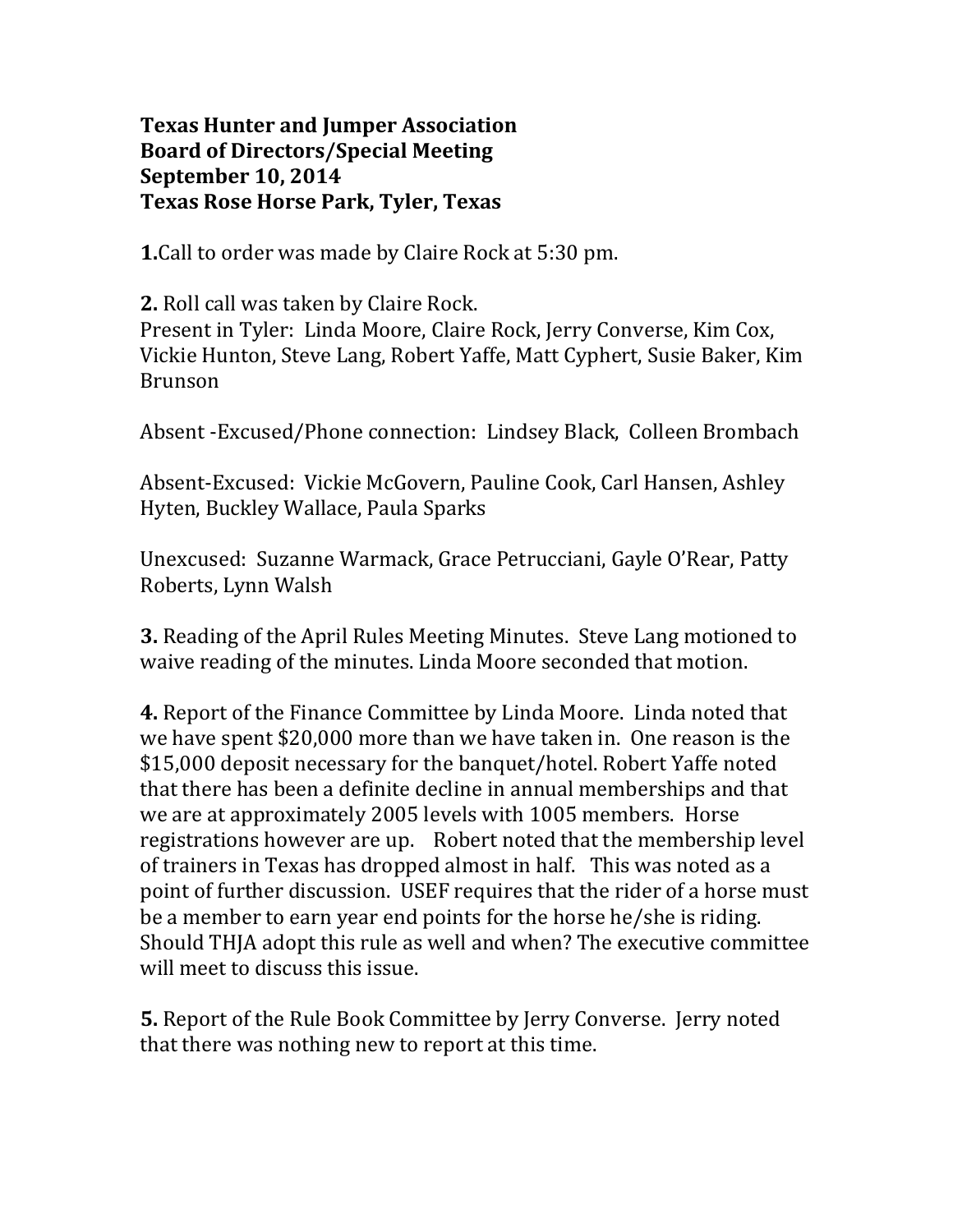**6.** Report of the Nominating Committee by Steve Lang. Steve noted that we have five positions on the Board which are open at year end. Steve presented candidates for those positions as reviewed by himself and the Nominating Committee. It was determined by the Board members present, that there needed to be further review of additional candidates before proceeding with a ballot.

**7.** Report of the prize list committee by Linda Moore. Linda had nothing to report at this time. All prize lists have been submitted for the remainder of the show year.

**8.** Report of the Show Standards Committee by Claire Rock, Claire noted that there was nothing to report at this time. No horse show complaints had been filed.

**9.** Report of the Sponsorship Committee by Patty Roberts. Claire Rock reported in Patty's absence that \$2000 had been awarded to the South Central World Champion Hunter Rider Association and \$2500 had been awarded to Zone 7 for t-shirts for the Finals to be held in November.

**10.** Report of the Website and Information Systems by Robert Yaffe. The new site looks great. Everything is set up for banquet payment, membership payment etc.

Robert brought up that a new software package upgrade was necessary to keep the THJA site running properly. The upgrade would cost approximately \$1300. Attending Directors agreed that the software upgrade is needed. Robert asked for approval of the THJA bumper stickers to be printed again this year at a cost of \$500. Attending Directors approved.

**11.** Report on any USEF / USHJA news by Lynn Walsh. No news submitted to present at this time.

**12.** Report on the annual awards banquet by Colleen Brombach. Colleen noted that Robert had posted all of the updated information to the home page of THJA Website. The banquet will be held at the Hyatt Lost Pines.

**13.** Other agenda items: